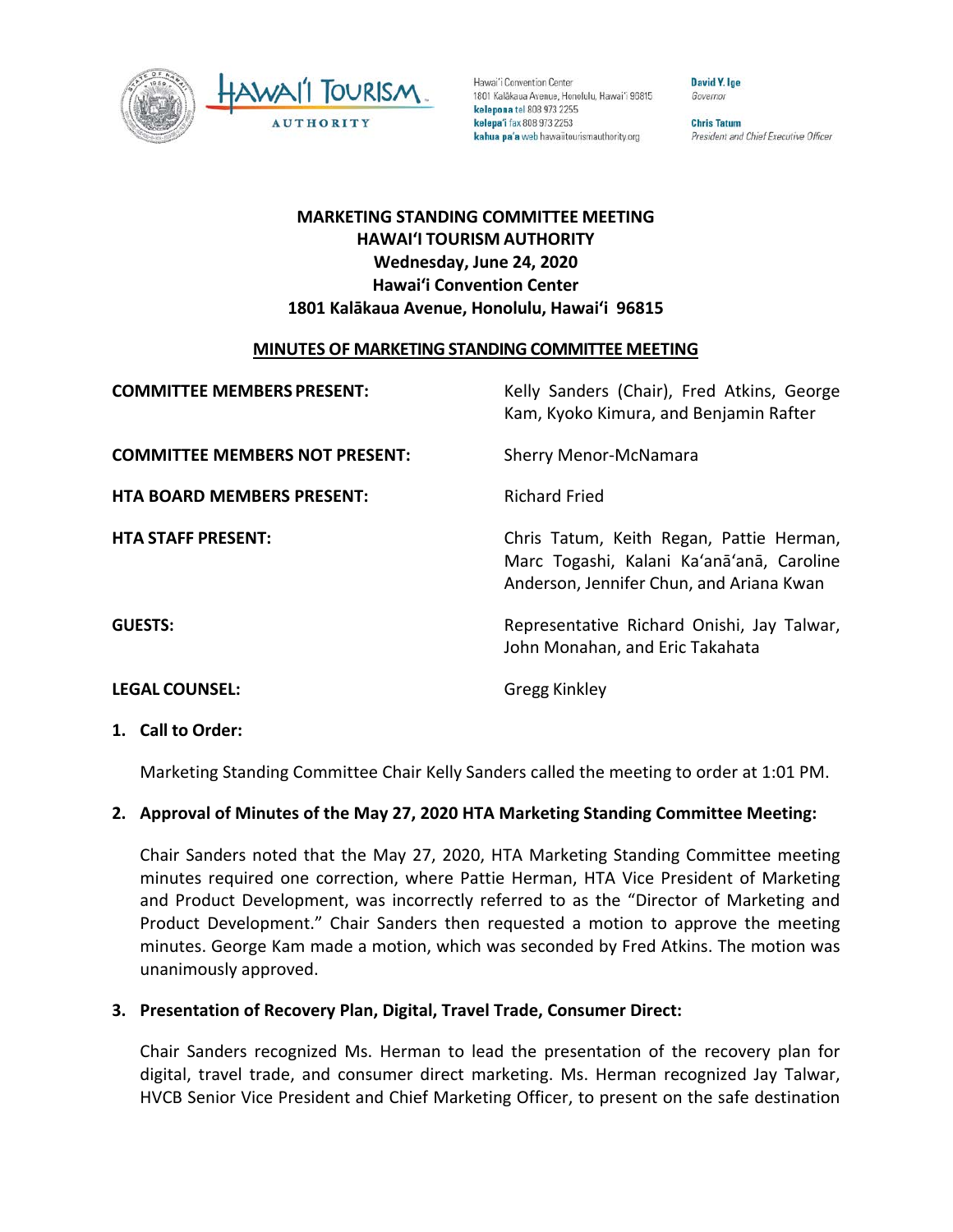and recovery plan marketing strategies for the mainland U.S. Mr. Talwar established that many people are not ready to travel anytime in the near future. He said there will be a slow start to the recovery with over 40% of American travelers saying their next trip will not occur until 2021. Mr. Talwar noted that it will be more difficult to get residents to welcome visitors back with aloha than to get the visitors onto planes. He added that the messaging strategy will revolve around what residents think are important. Mr. Talwar explained that residents care about the health and safety of the community for themselves and their families and perpetuating the cultural and environmental sustainability of Hawaiʻi. He noted that residents are enjoying the smaller crowds and the recreational opportunities provided by the smaller crowds. Mr. Talwar said the marketing campaigns will focus on welcoming respectful visitors, delivering messages of community values, and what appropriate visitor behavior looks like. Mr. Talwar discussed the various times that the messaging can reach individual travelers from planning, pre-flight, arrival, and throughout their time in Hawaiʻi. He said the plan is to continue the "Rooted" campaign, in which local ambassadors who are immersed in Hawaiian culture and in the modern world deliver messages to visitors about Hawaiʻi's cultural values and have conversations about appropriate behavior. Mr. Talwar noted that the tactical goal is to be efficient and use as much existing creative assets as possible across digital and social platforms. He added that the content will visually communicate the purity of the environment, the clean air, and the clean water. Mr. Talwar said another aspect of their pre-arrival messaging is to emphasize Hawaiʻi's beautiful resort areas and amazing experiences and activities, coupled with how to be respectful of Hawaiʻi's cultural values in the community. He then said in-destination messaging will focus on the health and safety of the traveler and the community and respectful ways to interact with the environment and the community.

Mr. Talwar said the title of the "Rooted" campaign will be updated to "It's Time," which will focus on three pillars. The first is to understand that the target audience needs to rejuvenate in Hawaiʻi's natural environment and enjoy the fresh air, clean waters, beautiful vistas, and the spirit of aloha. He added that these types of images will really connect with visitors. Mr. Talwar said the second pillar is that visitors need to be sensitive to the cultural values of Hawaiʻi, and those values will be shared with them because their behavior cannot be expected to change if those values are not shared with them. Visitors will have meaningful experiences when they respectfully connect with the community. He said the third pillar will focus on health and safety, which will include practice tips to keep visitors and the community safe from COVID-19. Mr. Talwar noted that the video samples he will play at the committee meeting are storyboards that will be expanded, but captures the essence of the messaging to be delivered during the campaign. He said the first sample video is an extension of the "Kuleana" campaign. Mr. Talwar then played a video sample that encourages visitors to comply with safety precautions to protect fellow visitors and residents so that Hawaiʻi can remain open to visitors. He noted that this video would be running at the airports, on the airplane before visitors arrive, and on social media. Mr. Talwar then played a second video sample that portrays Hawaiʻi's cultural and natural resources with the hope that it attracts visitors to the type of activities that support perpetuating Hawaiʻi's natural resources and culture. He added that another goal of the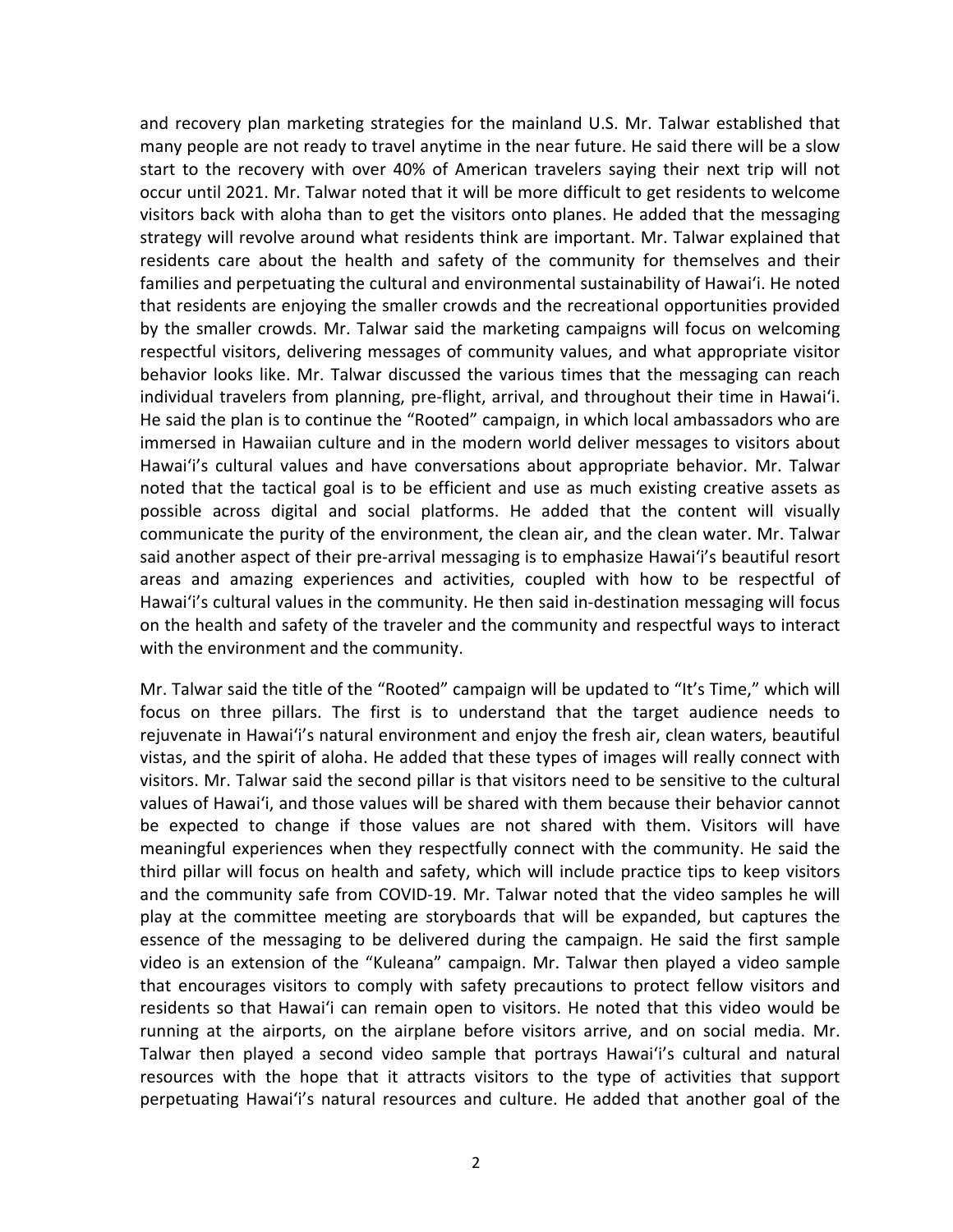campaign is for residents to see visitors more engaged in supporting the local community. Mr. Talwar then played a third video sample that promotes Hawaiʻi resorts, activities, and amenities.

Mr. Talwar then discussed the media delivery plan. The campaign would be rolled out in August and September and target a 25 to 54-year-old age demographic, who are repeat visitors and respectful travelers. He said there is a \$2.1 million option and a \$4.6 million option. Mr. Talwar noted that the campaign would focus on U.S. West Coast markets in Los Angeles, San Francisco, Seattle, Portland, Sacramento, and San Diego. He noted that distribution will focus in areas where most people now consume media with media streaming, digital and social media, out-of-home advertisements like billboards, and selective TV and radio.

Mr. Talwar then discussed the paid media strategy, which is to work with media partners that are the right editorial environment for HTA's messaging. He said that once the 14-day quarantine order is lifted, HVCB wants to push that message and carry that momentum moving forward. Mr. Talwar thought that media costs would be down across the board. However, he noted that one of the challenges is that, with the exception of newspaper, there is an increase in demand and an increase in media costs because of Olympic sponsorship money in the market and the presidential election. Mr. Talwar said, with the new digital media landscape, HVCB needs to leverage paid media into earned media as much as possible.

Mr. Talwar then discussed the two pricing options. He said the first price option continues to use over-the-top advertising (OTT) in the top feeder markets. He noted that HVCB pulled together a list of potential media partners that make sense based on past analysis across mobile devices, tablets, desktop, and other platforms. Mr. Talwar said HVCB wants its advertising content to be where people are consuming media content. He explained that about 40% would be invested in social media and about 56% would be invested in OTT, display, and video. Mr. Talwar noted that with the second pricing option, the budget breakdown does not change dramatically. However, the second price option includes digital out-of-home advertising, specifically in the Los Angeles market, which has opportunities in high profile and high traffic areas. He explained that the first price option is projected to achieve about 20% coverage of the target audience in the top 4 markets: Los Angeles, San Francisco, Seattle, and Portland. He added that the second price option is projected to achieve about 40% coverage of the target audience in those same markets.

Mr. Atkins asked how the message showing that the visitor industry cares about the community gets into the average household. Mr. Talwar responded that they will have editorial partners on each island, and the "Kuleana" campaign will be on all social platforms.

Chair Sanders asked how the message about pre-testing will be communicated to travelers before they get on the plane. Mr. Talwar responded that is a separate program, which includes a communication aspect. He added that there are questions about whether there will there be funding for communications within that program and if so at what level. He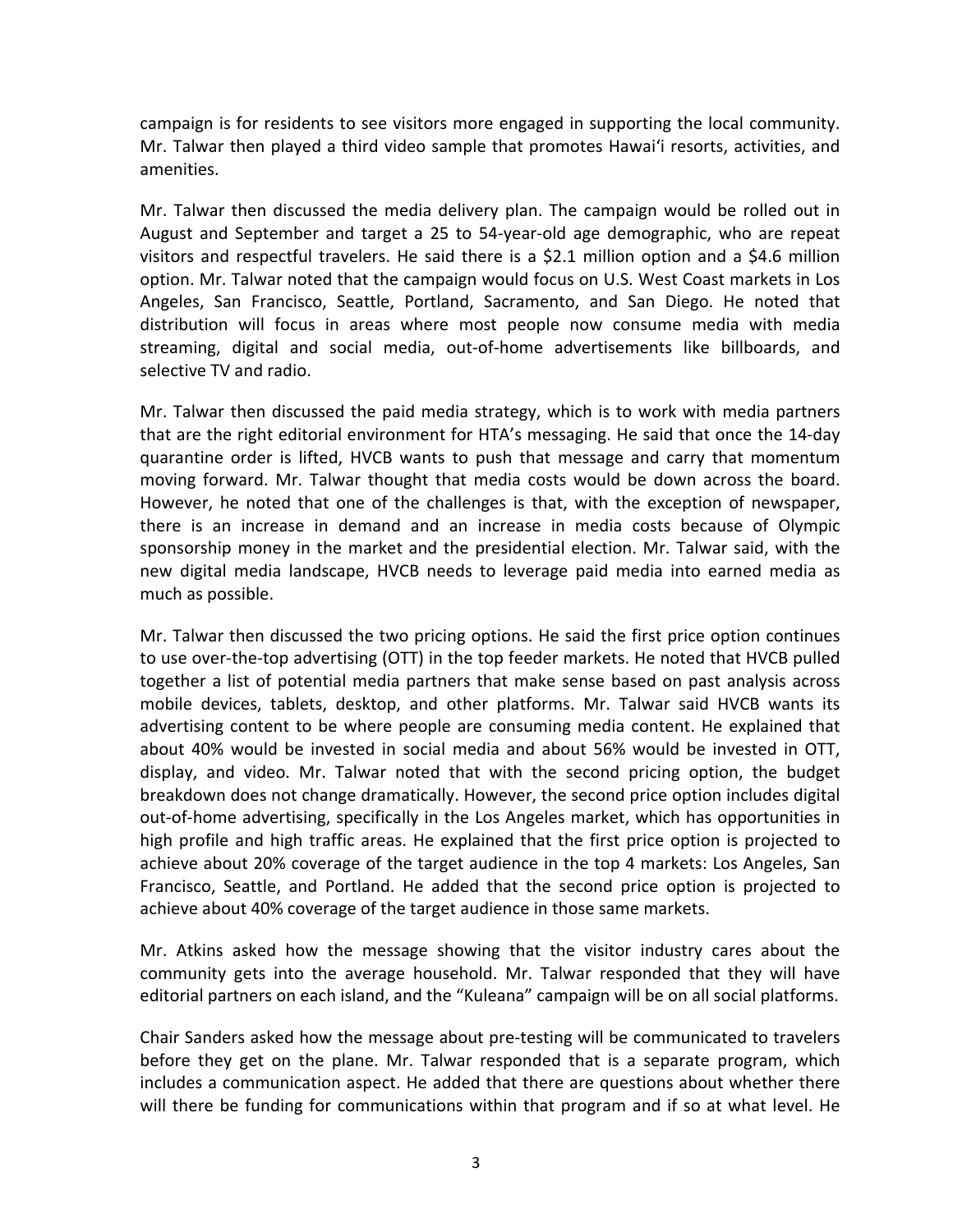said industry partners, especially in the sales side, will need to push those communications. Chris Tatum, HTA President and CEO, added that Hawaiʻi continues to learn from best practices elsewhere. He explained that Alaska has a similar pre-test program and implemented it quickly after they announced it, so a lot of people arrived without having taken a pre-test. Mr. Tatum said if they have four or five weeks from the announcement of the program to implementation, HTA can do a phenomenal job working with its industry partners to get the message out. John Monahan, President and CEO of HVCB, said they want people to come back to Hawaiʻi as soon as possible by all means available.

Chair Sanders asked Mr. Talwar what he would do with the marketing campaign if he had additional funding. Mr. Talwar responded that the funding is very light compared to advertising similar products in those markets for two months.

Benjamin Rafter asked why the age range for the target audience is being expanded. Mr. Talwar responded that before March, the visitor industry was booming, and the industry was providing visitors from U.S. market with over 90% satisfaction and 73% of travelers were repeat visitors. He added that, previously, the target age range was in a younger demographic because the focus was to shape the Hawaiʻi brand and image for the next generation. Mr. Talwar explained that the visitor counts are low, and as Hawaiʻi transitions into reopening, the question becomes how to restart the tourism machine. He noted that having repeat travelers is critical and that some repeat travelers are just as passionate about Hawaiʻi as residents. Mr. Talwar said those visitors do not have a limited age range.

HTA Board Chair Richard Fried asked whether there has been any discussion as to arriving visitors paying a fee for a COVID-19 test. Mr. Monahan responded that he has not been involved in any of the recent discussions. Mr. Tatum replied that HTA has provided data to the recovery task force and that about 50-60% of visitors said they would pay a fee. He asked Representative Richard Onishi whether there have been more recent discussions regarding testing for arriving visitors and funding. Rep. Onishi said it has not been finalized, but there are different scenarios being discussed, which include possibly charging fees.

Ms. Herman recognized Eric Takahata, Managing Director of Hawaiʻi Tourism Japan (HTJ), to present on the recovery plan for Japan. Mr. Takahata said initially the travel trade will be very poor when the market reopens, but HTJ will look toward working more closely with the travel trade, mainly online travel agencies. The agencies will help with a number of things while the Japanese traveler is in Hawaiʻi including contact tracing. Mr. Takahata said HTJ's approach will be closely integrated with the travel trade. He noted that from a public health standpoint, the infection rate in Japan is very low, but all tours and flights are canceled through the end of July. Mr. Takahata added that the desire to travel to Hawaiʻi remains relatively strong. He said HTJ conducted a survey that received about 11,700 responses. Mr. Takahata explained that the results of the survey show that in the heavy repeater market, 30% of that market would visit Hawaiʻi within six months and 40% would visit within a year. He noted that the more times a Japanese traveler has visited Hawaiʻi, the more quickly that traveler would be willing to return. Mr. Takahata then discussed the three phase recovery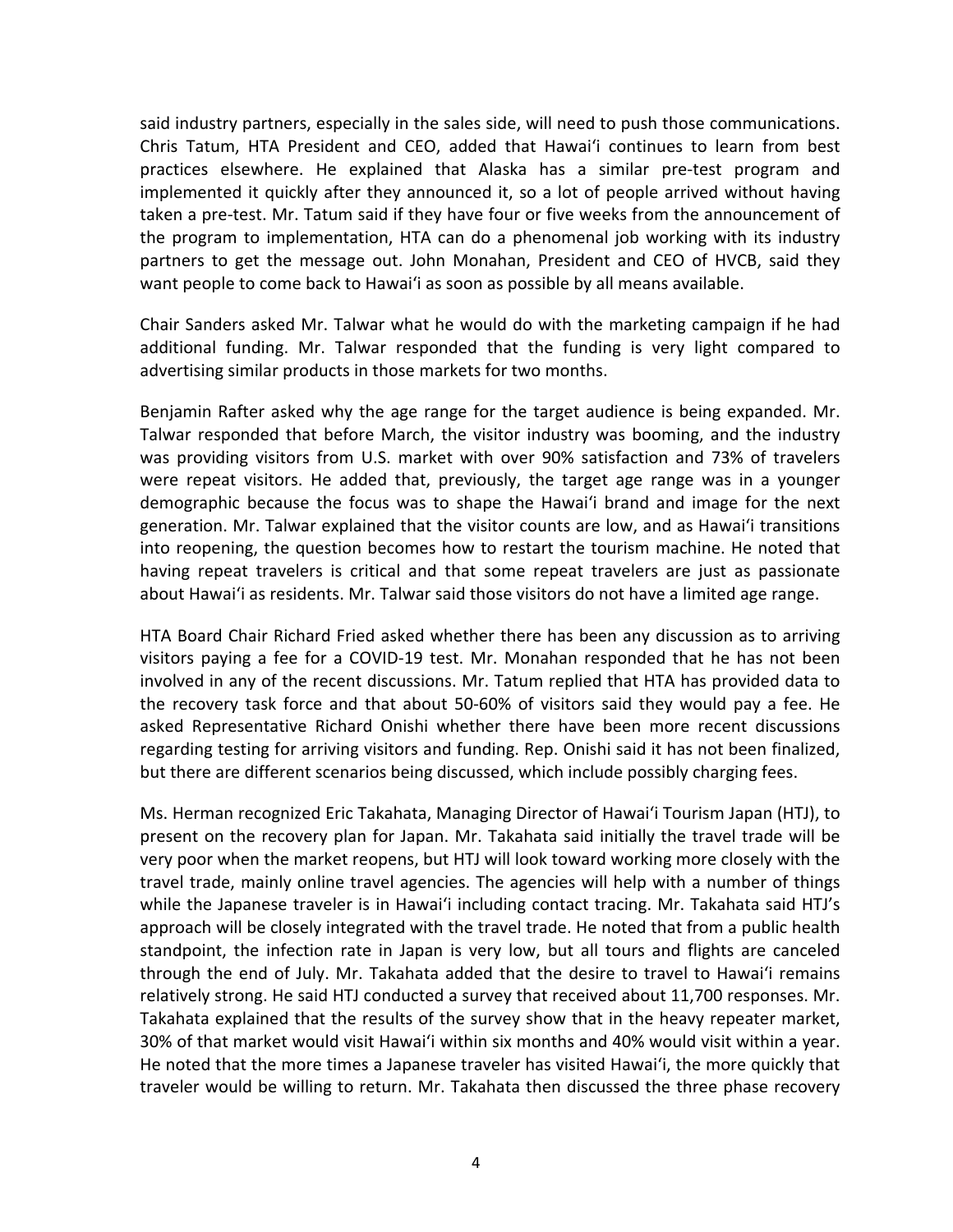plan. He said the target audience is what HTJ refers to as pono travelers that are generally highly respectful of the culture and history of Hawaiʻi, repeat travelers, and the "new normal workers," which are people who have not been affected by the pandemic and have continued to receive their normal income and benefits. He explained that April through July has been considered Phase 1 of the recovery plan, which has involved engagement with the Japanese consumer through digital means. Mr. Takahata said that the primary digital platform has been "Hawaiʻi at Home." As HTJ moves to Phase 2 and Phase 3, the travel trade will become important because they will assist with messaging Japanese travelers, with contact tracing, and with sharing how to be a pono traveler. Mr. Takahata said, for Phase 1, the "Hawaiʻi at Home" platform has fun, interactive activities that the Japanese consumer can do with their families or as a couple. He noted that the downloadable Hawaiʻi-themed coloring book was very popular. He added that HTJ partnered with a number of Japanese publishers so that people can download travel content about Hawaiʻi from those publishers via the platform. Mr. Takahata said they partnered with Amazon to make movies that were filmed in Hawaiʻi available on the platform. He then discussed other media engagement with Japanese consumers, which was all virtual. For example "Music Hawaiʻi" aired performances by Hawaiʻi entertainers.

Mr. Takahata discussed the marketing and recovery plan for Phase 2. He noted that one of the things they are working on is a safety protocol video. He then discussed the marketing and recovery plan for Phase 3 in the fall, which is when Hawaiʻi will hopefully be welcoming visitors back. He said one of the focuses will be the "Hawaiʻi Expo." Last year, about 12,000- 15,000 people attended the event at the Hawaiʻi Convention Center (HCC). Mr. Takahata noted that this year's event is online, and HTJ is currently working on the platform.

Mr. Takahata then discussed travel trade initiatives. During Phase 1, HTJ has remained engaged with the travel trade industry through Zoom conference calls. He said, during the Phase 2 ramp up, HTJ will ask its industry partners to join in helping to educate the Japanese consumer about how to be a pono traveler. Mr. Takahata then discussed Phase 3 initiatives, which will continue to promote the pono traveler and to host online seminars with travel trade partners. He said if there is additional funding available, HTJ would amplify the current media strategy and provide incentives for booking group travel. Mr. Takahata noted that the hope is to come out of the pandemic with a new type of pono traveler in line with HTA's four pillars and 5-Year Strategic Plan by communicating, educating, and collaborating with the visitor industry. For example, he said HTJ will continue to work with NOAA, the University of Hawaiʻi, the Department of Land and Natural Resources, and other local nonprofits to support Hawaiian cultural programs.

Chair Fried asked whether there has been discussion regarding a travel agreement between Hawaiʻi and Japan, and whether someone can easily get a COVID-19 test in Japan. Mr. Takahata responded that HTJ is engaged with the Japanese government asking them to explore a travel agreement between Hawaiʻi and Japan. He said Japanese people cannot readily get a COVID-19 test, but Japan is trying to ramp up its test-taking abilities. He shared that two urgent care facilities in Waikīkī that cater to Japanese visitors have the capability to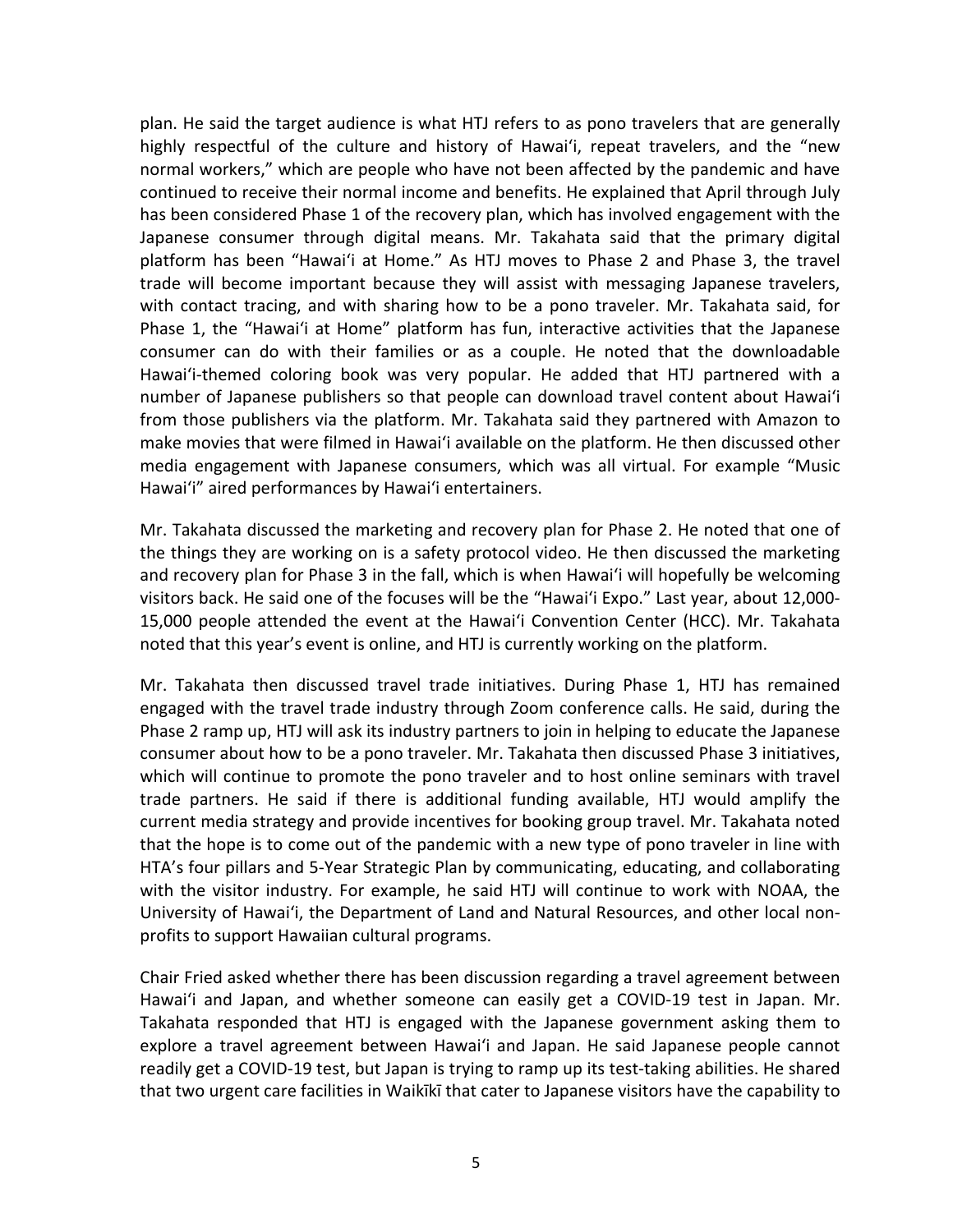test about 150 people per day. Mr. Takahata added that they are working with their travel trade partners on developing protocols regarding what would happen if a Japanese visitor is unable to get a test.

Mr. Atkins asked what the duration of the program is for the \$2 million budget. Mr. Takahata responded that HTJ will be able to carry out the presented recovery plan with the \$3.5 million remaining in their budget. He added that if there were an additional \$2 million in funding, HTJ would be able to continue the program through March 2021, and amplify HTJ's efforts in the recovery plan. Mr. Atkins asked for clarification as to whether Japan is not open for international travel until the end of July. Mr. Takahata responded that no packages or flights are booked through the end of July. He noted that an acquaintance he spoke to was able to book a flight on ANA from Japan to Hawaiʻi in the second week of August. Mr. Tatum asked Mr. Takahata about the current status of U.S. travel to Japan. Mr. Takahata responded that American citizens cannot travel to Japan. Mr. Atkins asked whether from a practical standpoint airlines would be willing to fly Japanese passengers here and not be able to take them back. Mr. Takahata responded that the airlines would be able to bring Japanese travelers to Hawaiʻi and then back to Japan, just American citizens cannot travel to Japan. Mr. Tatum asked what happens if a Japanese traveler comes here and then goes back to Japan. Mr. Takahata responded that they would need to selfquarantine. Mr. Atkins asked whether pre-pandemic there was a drop off in Japanese summer travel to Hawaiʻi because of the Olympics. Mr. Takahata responded in the affirmative, but that it was a minor drop off. Kyoko Kimura noted that when travelers return to Japan and are in self-quarantine, they cannot use public transportation. Mr. Tatum said that even though both Japan and Hawaiʻi have very low numbers, Hawaiʻi is still a part of the U.S. so any travel agreement between Japan and Hawaiʻi would have to be arranged with the U.S. State Department, which would be a complicated process. He noted that New Zealand and Australia have a travel agreement. Mr. Tatum added that he believes if Hawaiʻi continues to have low numbers, there may be an opportunity to negotiate a travel agreement with Japan. Mr. Kam said Governor David Ige's office has had great discussions with Japan and Korea, and travelers want to come as soon as possible, but Australia and New Zealand may still be awhile. He added that the goal is to ensure that they can open up safely to domestic travel first. Mr. Kam noted that Japan is respectful of Hawaiʻi and would want to pre-test. He shared that Bruce Anderson, Director of the Department of Health (DOH), feels that it would be safe for Japanese tourists to visit because of Japan's low infection rate. Mr. Kam expressed the belief that there is a good chance a travel agreement can be arranged because of the long-standing history between Hawaiʻi and Japan, and the economic reliance on each other. He said there needs to be sufficient funding to support marketing as the key, international markets open.

# **4. Approval of the 2021 Branding Budget Followed by Approval of the Marketing Tourism Plan:**

Chair Sanders said the FY 2020 budget is 44% lower than the FY 2019 budget so tough decisions have been made. Mr. Tatum noted that Gov. Ige is supportive of releasing the \$5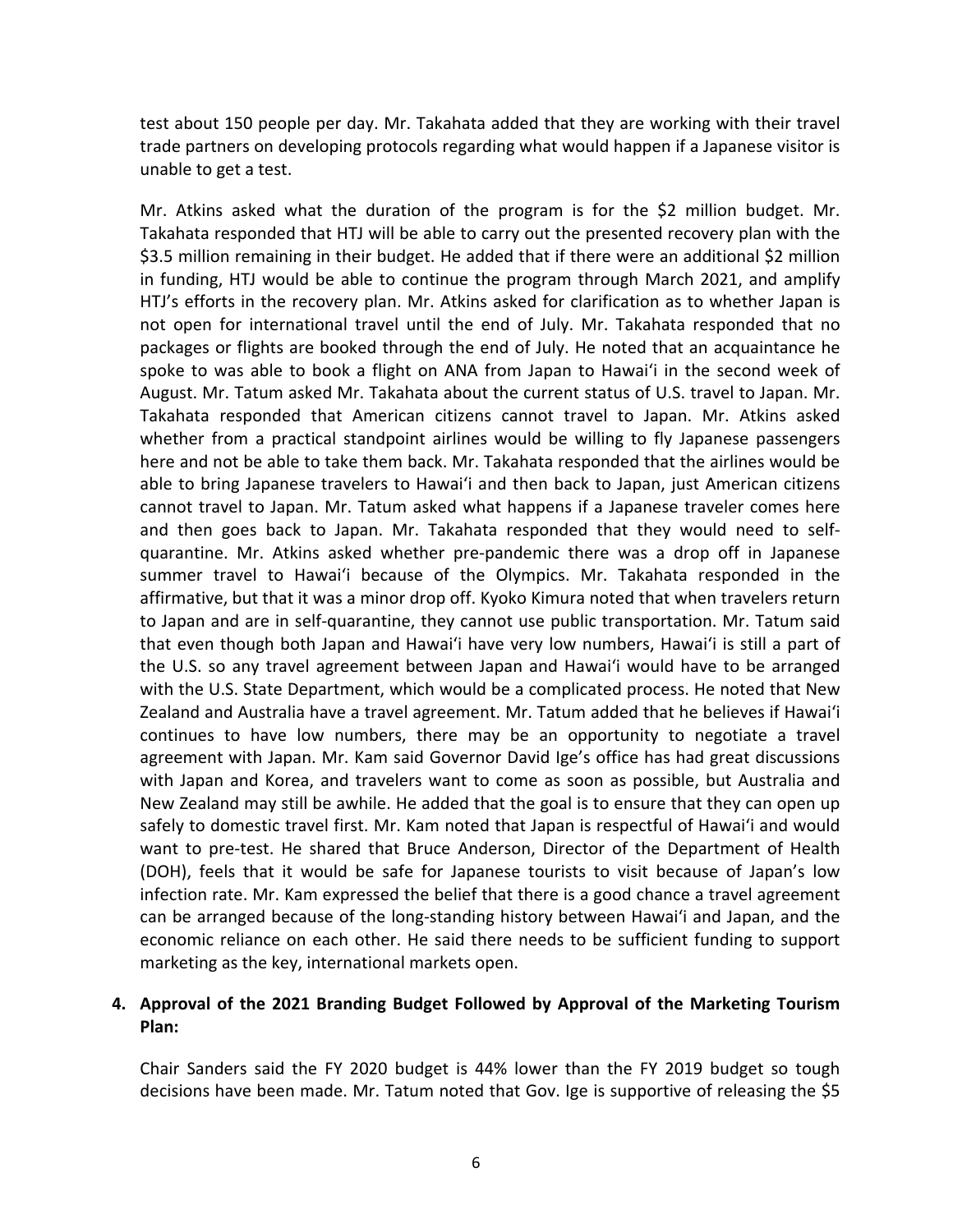million in emergency funds to HTA. However, he added that the allocated TAT funding to HTA was reduced by another \$6.5 million. Mr. Tatum explained that the Department of Taxation said the previous information provided by the Administration to HTA was incorrect by a month. Keith Regan, HTA Chief Administrative Officer, noted that TAT funding is allocated to HTA in monthly increments. Mr. Tatum said the budget presented to the Board at the May 28, 2020 Board meeting did not include the \$5 million in emergency funds. However, assuming the emergency funds are approved and allocated to the budget, the budget needs to be reduced by a net \$1.5 million, given the \$6.5 million reduction. Mr. Atkins said HTA submitted a reimbursement request for CARES funds for monies spent by HTA to support COVID-19 mitigation efforts and then asked whether that \$3.3 million, if reimbursed, would go back into the FY 2020 budget. Mr. Tatum responded in the affirmative. Mr. Atkins asked when HTA might expect to receive that reimbursement. Mr. Regan responded that HTA submitted its memo to Mike McCartney, Director of the Department of Business, Economic Development and Tourism, and it was approved by his office. Mr. Regan added that it is now with Gov. Ige's office and hopefully will be approved. Mr. Atkins asked whether HTA's submittals meet all the criteria for CARES funding, to which Mr. Regan responded in the affirmative. Mr. Kam noted that there is a high demand for CARES funding and not to depend on it until the cash is in hand. He added that all CARES funding needs to be spent by the end of the year.

Mr. Kam asked whether Mr. Tatum has any insight about the smoothest transition to the next CEO, in terms of the budget. Mr. Tatum responded with two points. First, he advised not to go off the path of the 5-Year Strategic Plan because any other direction would not have the support of other stakeholders in the community. Second, he recommended engaging more people from the community or the industry in the thought process. Mr. Tatum added that this is the budget HTA has now, but does not necessarily mean this is all HTA will have by the end of the fiscal year. He said hopefully TAT will resume and there will be more funding moving forward. Mr. Tatum discussed that getting residents and the community engaged and getting the message across about the direction of the 5-Year Strategic Plan and about the safety protocols in place are the most important things to accomplish over the next six months. He noted that Hawaiʻi is well-positioned because people want to come to Hawaiʻi. Mr. Kam agreed with Mr. Tatum that the 5-Year Strategic Plan will be the guiding principles and was approved by the Board. Mr. Kam asked about engaging Canada as a key market. Mr. Tatum responded that the branding budget had to eliminate smaller markets for the short term, but he advised not discarding those markets in the long term. He noted that Canada is important, but much of the branding that HTA does in the mainland U.S. has an impact on Canada. Mr. Tatum said if visitors do not start returning from the mainland U.S. and Japan, there would be no point. He added that he is hesitant to completely eliminate the smaller markets like Oceania because they will be important markets in the long-term. Mr. Tatum noted that the same campaign messages for the mainland U.S. and Japan can be used to re-engage with the smaller markets at a later time. He said, for now, the money needs to be in the highest valued markets.

Mr. Kam asked Mr. Talwar and Mr. Takahata how much funding they would need to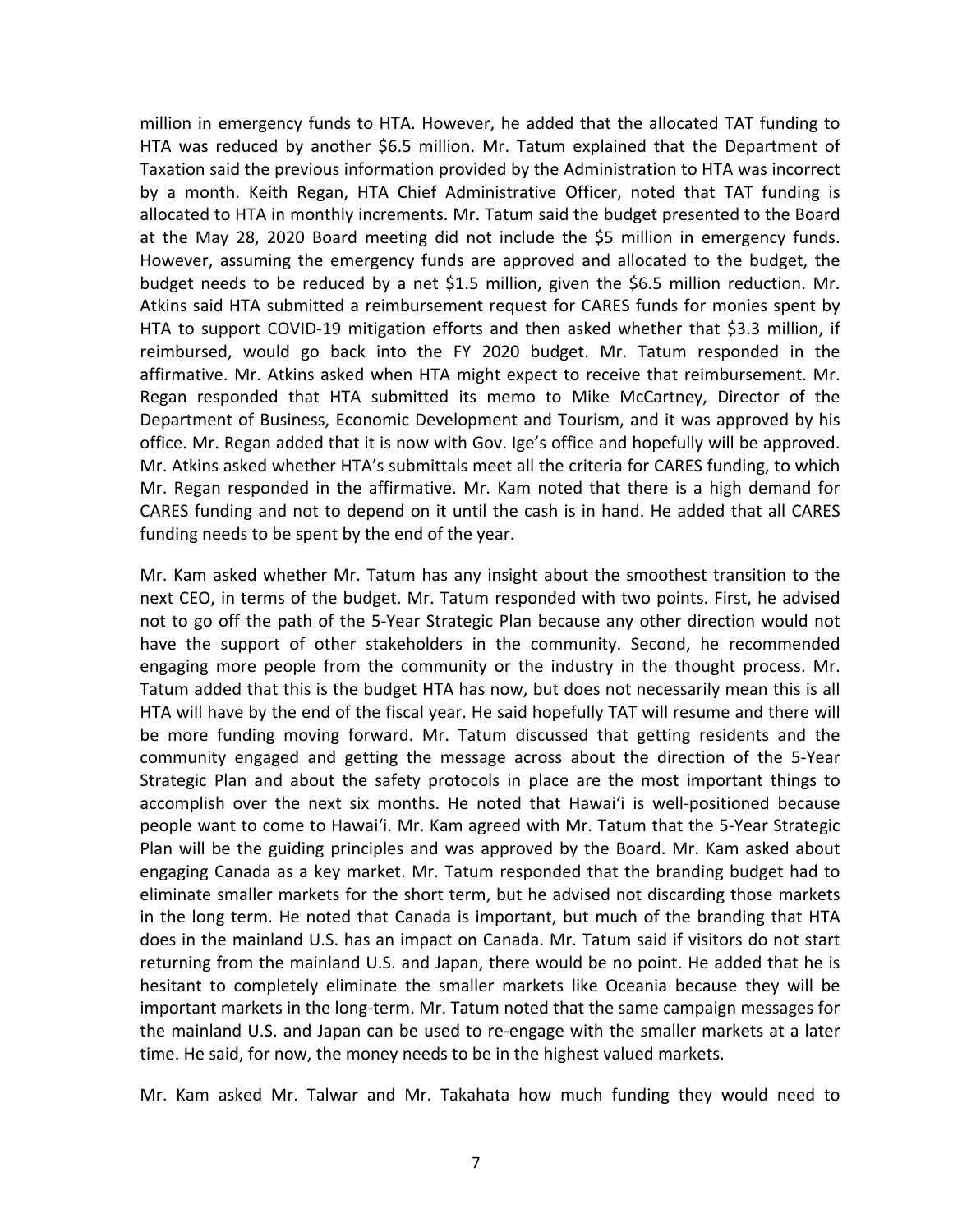conduct their respective marketing campaigns properly. Mr. Talwar responded that an incremental amount of \$2.5 million would be a responsible amount with a little bit of cushion for unexpected expenses based on how travel behavior evolves because of COVID-19. Mr. Takahata responded that an additional \$2 million would be appropriate. Mr. Monahan said the U.S. budget includes MCI, which has been flattened because there is no group business right now. He noted that there are a lot of unknowns given the effect social distancing may have on HCC and the hotels hosting meetings. Mr. Monahan recommended that the MCI division needs to be positioned with funding for when that business comes back. Mr. Atkins asked whether MCI has any funding. Mr. Monahan responded that MCI has about \$7 million. Mr. Tatum asked whether there are any groups booking. Mr. Monahan responded that there are some group bookings in 2021, and the city-wide groups that had canceled this year have expressed interest in re-booking at a later time. Teri Orton, General Manager of HCC, added that at least half of the canceled groups have moved to alternate dates, and two groups later in the year have not canceled and are waiting to see how the situation develops. Mr. Monahan suggested that any increases in budget should happen incrementally so as not to waste funds in a tight budget, but to still have enough funding to accomplish their goals. Ms. Orton added that HCC books events five or ten years out, and HCC is receiving inquiries for space. She said HCC needs sales staff to represent it in the market as business starts to roll back. Chair Sanders said feedback is needed as to how these types of large events will evolve in the future. He added that Hawaiʻi may benefit from major, national meetings being reduced to smaller, more localized regional meetings.

Mr. Atkins noted that the budgets for HVCB and HTJ are for the calendar year, as opposed to HTA's fiscal year budget that begins on July 1st. He asked whether HVCB and HTJ have funding through the remainder of the calendar year and whether their presentations represented requests for additional funding for the remainder of the calendar year. Mr. Monahan responded in the affirmative. Mr. Kam asked Marc Togashi, HTA Vice President of Finance, to clarify. Mr. Togashi said the proposed FY 2020 budget that runs from July 1, 2020, through June 30, 2021, would fund HTA's marketing contractors for the 2021 calendar year. He added that their budget for the 2020 calendar year has been funded by the FY 2019 budget that closes on June 30th. Mr. Atkins asked again whether HVCB and HTJ have enough money for the remainder of the 2020 calendar year. Mr. Monahan responded that they have about \$3.8 million in funding that they have already put into the recovery campaign, but Mr. Talwar is requesting a \$2.5 million supplement. Mr. Talwar confirmed that HVCB was funded for the 2020 calendar year by the HTA FY 2019 budget and that he is requesting an incremental amount of \$2.5 million from HTA's FY 2020 budget for the recovery campaign.

Mr. Rafter asked whether there is flexibility to reallocate funding from the FY 2019 budget. Mr. Regan responded that the FY 2019 ends on June 30th, and Mr. Togashi added that any savings from the FY 2019 budget is already reflected in and built into the FY 2020 budget. Mr. Rafter asked why the budgets for HVCB and HTJ run on a calendar year when HTA operates on its own fiscal year because if Hawaiʻi and Japan had a travel arrangement, HTJ would be completely over budget, but if Japan remains shut down for the rest of the year, a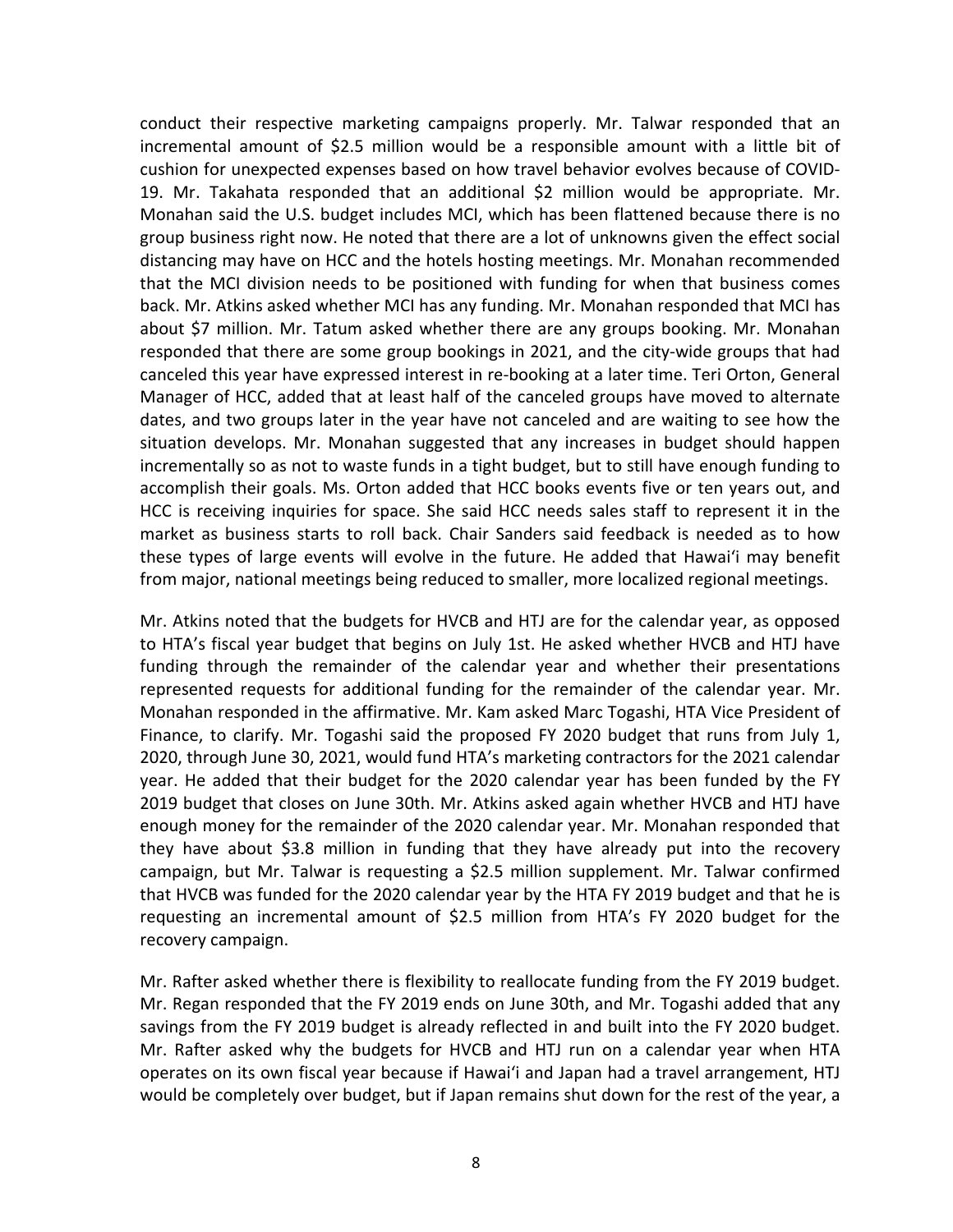supplemental \$5 million for HTJ from the HTA FY 2020 budget would be an unwise expenditure. Mr. Regan responded that is how the contracts with HVCB and HTJ are structured. Mr. Kam added that, when travel from the mainland U.S. or Japan reopens, HTA needs to be well-positioned from a marketing standpoint to take advantage of opportunities as they present themselves. Mr. Tatum said the branding budget is fluid in that funding can be reallocated to respond to changes in the various markets. He noted that the challenge is looking at the other segments of HTA's budget and seeing if money may be moved from those other areas.

Mr. Atkins asked, when the Board approves this budget, whether funding can be allocated to supplement HVCB and HTJ for the recovery campaigns. Mr. Togashi said the Board could do that with the hope TAT allocations resume, and Mr. Tatum added that the Board can take a risk and front-load the funding. Mr. Kam noted that ensuring tourism comes out of the gates strong is where HTA funding should be invested. He expressed his inclination to front-load HTA funding with the hope that HTA may receive more funding on the back end of the fiscal year. Mr. Tatum asked Rep. Onishi if he believes HTA will receive more TAT funding. Rep. Onishi responded that his personal recommendation is to first address the \$1.5 million shortfall because it is likely Gov. Ige will release the \$5 million in emergency funds. He added that the Board has the ability to adjust the budget at any time during the fiscal year. Rep. Onishi said, moving forward, the Board can monitor the situation and shift funds to focus advertising into specific markets. He noted that approving expenditures upfront may result in bringing in more visitors and more revenue such that Gov. Ige would resume making TAT allocations.

Ms. Herman said that Gov. Ige just announced that as of August 1, 2020, Hawaiʻi will implement a pre-travel testing option as an alternative to the 14-day quarantine.

Chair Sanders announced a break in the meeting at 2:49 PM. The meeting resumed at 3:01 PM.

Ms. Herman discussed the Tourism Marketing Plan (TMP) as contained in the Marketing Standing Committee packet. She noted that the four pillars will remain constant in everything HTA does. Ms. Herman added that the 5-Year Strategic Plan is the strategic vision, while the TMP is a tactical action plan. She highlighted the TMP objectives, which include incorporating the four pillars, aligning a global brand of authenticity, uniqueness, and responsible tourism amongst HTA's marketing contractors, and maintaining the strength of Hawaiʻi's brand in comparison with its competitors as a safe destination. She noted that HTA will have marketing contracts for the U.S., Canada, Japan, Korea, and Oceania markets for the coming fiscal year. Ms. Herman said the TMP contains the contract periods for each contractor, as well as visitor expenditure statistics. She added that implementation remains the same and any expenditure in excess of \$250,000 requires committee approval.

Mr. Atkins noted that two contracts will lapse at the end of the year and asked whether RFPs would be issued. Ms. Herman responded that they are in the process of issuing RFPs.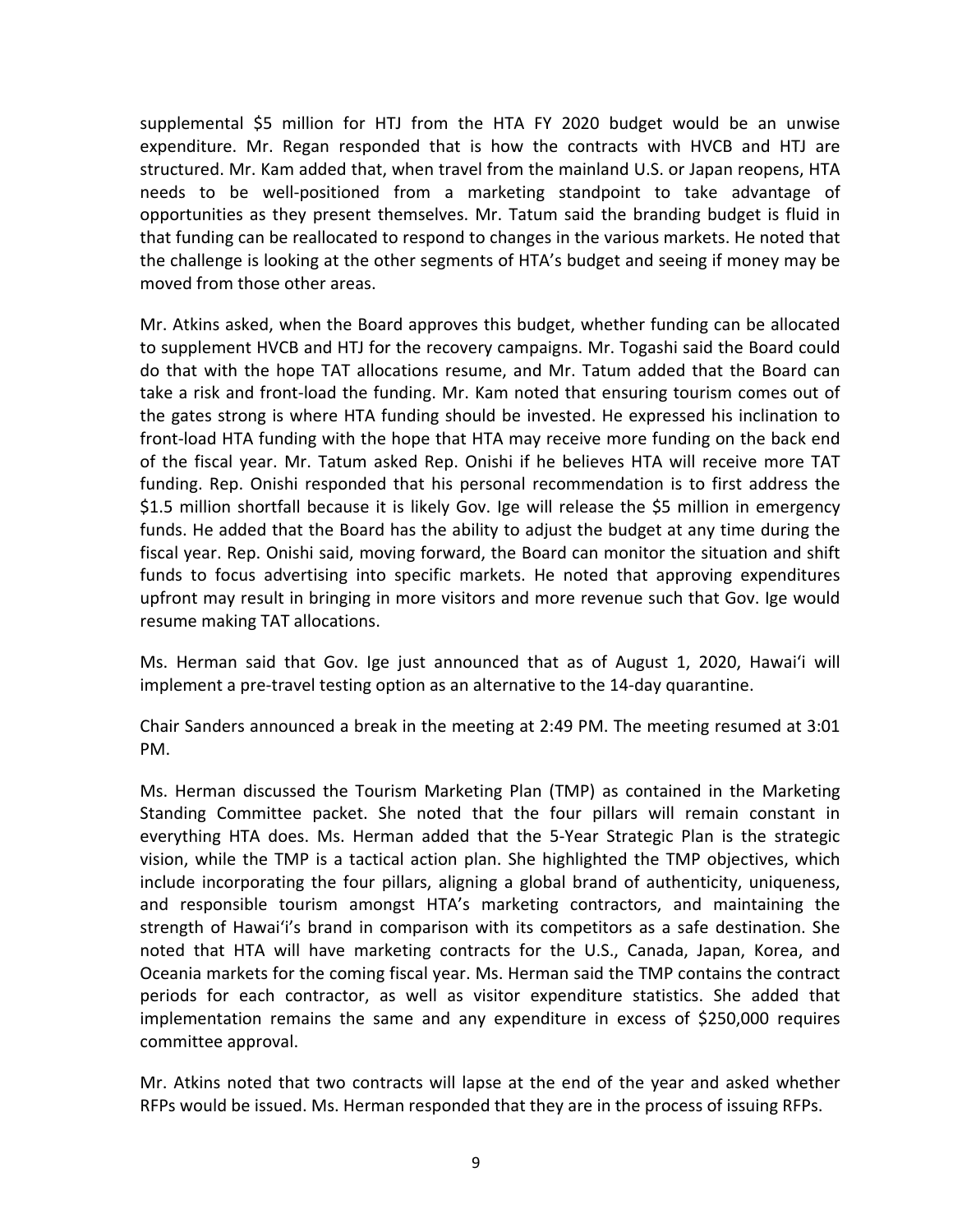Chair Sanders said it is a part of Hawaiʻi's future success to ensure that too long of a period does not pass without selling to groups. Mr. Tatum responded that John Reyes, HVCB Senior Vice President and Chief MCI Sales Officer, and a number of other sales staff are still with HVCB. Mr. Monahan added that HVCB is positioned to build back the sales staff and many people are available for hiring. He said HVCB has people working now, just not as many. Mr. Monahan noted that Mr. Reyes and the single property people, who have been retained, have some HCC experience, which provides the ability to cover a vastly reduced waterfront and be positioned to add people back when the waterfront becomes larger. Mr. Atkins said conventions book ten years out, and he is concerned about there being gaps due to a lack of sales coverage. Mr. Monahan responded that there has been no activity, and Mr. Reyes and his staff are in place to monitor the situation. He added that he will report to HTA if HVCB cannot handle any increase in activity. Mr. Tatum said it needs to be evaluated what conventions can be held at HCC with social distancing measures. He noted that, previously, HCC could accommodate 4,000 people, but that number may drop as low as 1,500 people. Mr. Monahan said some groups have told him HCC does not have enough space for their conventions and have looked into utilizing additional hotel space to accommodate their needs. He added that MCI is positioned to come out of the gates strong and bring back staff on a proportional basis in areas where there is an increase in activity should there be new funding. Mr. Atkins said HCC is not included in the budget being discussed. Mr. Tatum responded that HCC TAT allocations stopped when HTA allocations stopped. He noted that they have continued to invest in HCC with the new cooling tower and trellis. He added that Ms. Orton did a good job in contingency planning and putting money aside.

# **5. Review of the Island Chapters Kamaʻāina Campaign and the Logistics of its Web Bank Information:**

Ms. Herman recognized Mr. Monahan to discuss the "Kamaʻāina" campaign. Mr. Monahan said that, in the past, every island except Oʻahu ran a "Kamaʻāina" campaign for the summer. He noted that, this year, there was not much interest. Hawaiʻi Island did not run one, Maui ran one out of their Economic Development office, and only Kauaʻi ran their regular one. Mr. Monahan said HVCB repurposed the website into a kamaʻāina special offers page. He explained that any business can access the page and advertise their special offer. He noted that there are 150 participants, the program was advertised via newspaper articles and TV coverage, and the program runs through August 31st. Mr. Monahan said most of the hotels that are open participated, though not many restaurants participated. He noted that they do not have any numbers yet because it is too early. He added that many businesses were not going to invest the money to re-open unless they knew they were going to get the bulk of the visitors back, but the program is up and running with room to grow.

#### **6. Presentation of the 2021 Local Community, Hawaiian Culture, and Natural Resources:**

Ms. Herman recognized Caroline Anderson, HTA Director of Community Enrichment. Ms. Anderson said that, since the last Board meeting, she has presented the Destination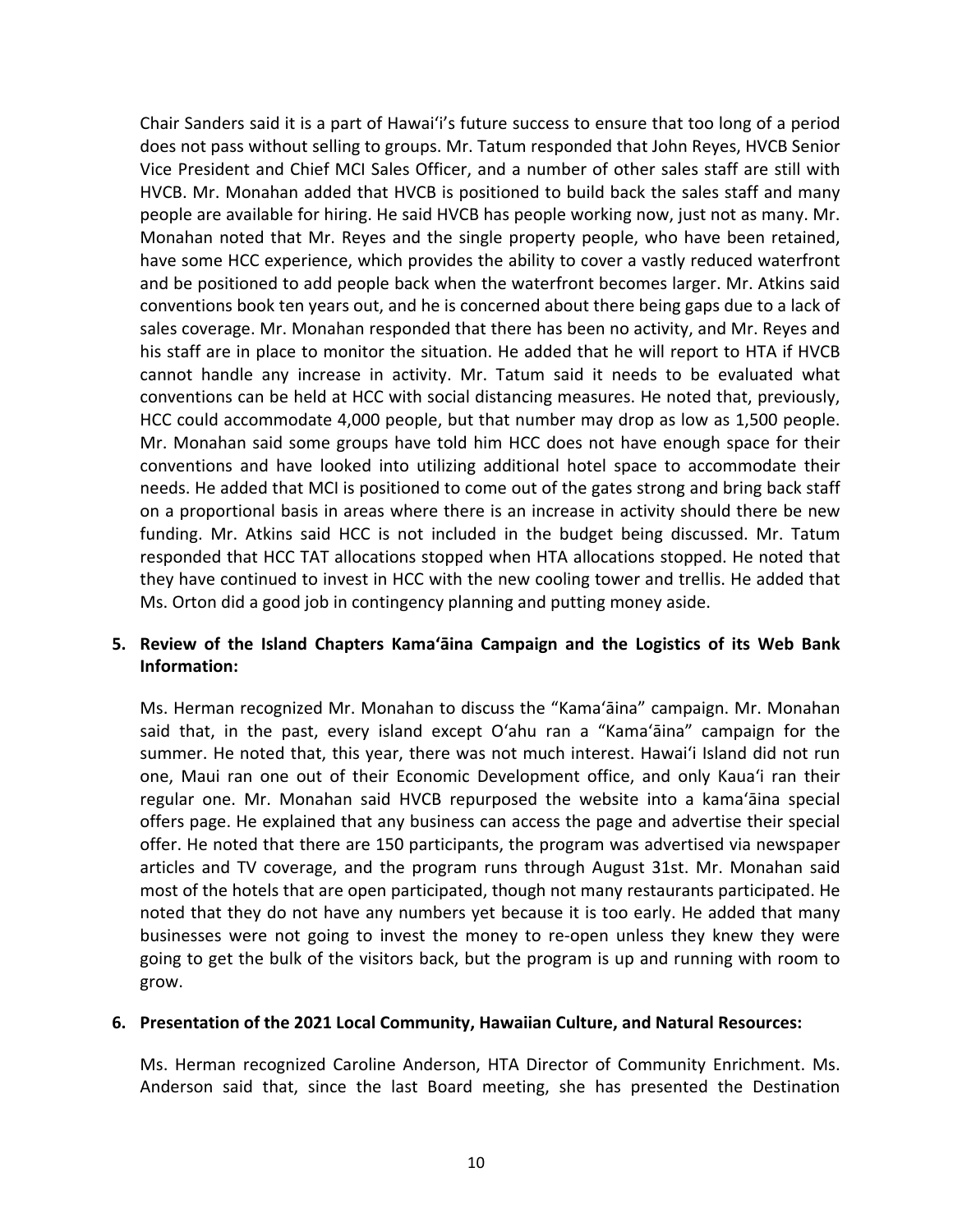Management Recovery Action Plan to each county's Office of Economic Development, to the mayors of Kauai and Hawaiʻi Island, and to Mr. Monahan and the HVCB Island Chapters. She expressed confidence that those who have been briefed are in support of the plan. Ms. Anderson summarized the goals of the program as contained in the Marketing Standing Committee packet. She explained that HTA will oversee the program in partnership with each county's Office of Economic Development and HVCB Island Chapters. Each county program will be guided by steering committees made up of fifteen to twenty members, with representatives from the visitor industry, agriculture industry, chambers of commerce, and other sectors, and will receive input from the broader community. Ms. Anderson said the foundation of the action plans will be based on the 5-Year Strategic Plan and the four pillars. She then discussed the anticipated timeline. The steering committees will meet in August, followed by virtual public meetings in September. The action plans will be posted online in September and October for more community input. The steering committees will approve the action plans in October or November, with implementation in December or January.

Ms. Anderson said the proposed budget is \$925,000 allocated to each county. She noted that Kauaʻi and Hawaiʻi Island would not receive funding for developing an action plan because they already have current tourism recovery plans, while Maui and Oʻahu do not. Ms. Anderson then discussed HTA's internal timeline for implementation of the action plans by December as contained in the Marketing Standing Committee packet.

Mr. Kam asked whether the City and County of Honolulu can fund development of the Oʻahu action plan with their own money or with CARES funds because they probably have more money than HTA at the moment. He noted that Kauaʻi and Hawaiʻi have already funded their own action plans. Ms. Anderson responded that when this was presented to Josh Stanbro, Executive Director and Chief Resilience Officer for the City and County of Honolulu, Office of Climate Change, Sustainability and Resiliency, and Ed Hawkins, Executive Director for the City and County of Honolulu, Office of Economic Development, they said they are prioritizing the CARES funds in areas other than tourism. Mr. Kam expressed that Oʻahu is in a better position to fund that than HTA. Mr. Regan shared that the intent for the additional funding is to take the strategic plans from Oʻahu and Maui and develop the tactical plans. He added that, given the budget constraints, perhaps the \$925,000 allocation needs to be reduced with the possibility of expanding the program if TAT allocations resume. Mr. Kam responded that it would be helpful for the counties to pay their share, and it seems inconsistent that Kauaʻi and Hawaiʻi Island would not receive funding even though Oʻahu has received CARES money. Chair Sanders said he understands the importance of the initiative, but questioned whether too much money is being allocated this first round given that it is a new initiative with an accelerated timeline. Mr. Regan responded that based on HTA's conversations with the counties there is a big need for an initiative like this. Mr. Regan said when this was presented to Hawaiʻi County Mayor Harry Kim he was very excited to bridge the apparent gap between the community and the tourism industry. Mr. Regan expressed his belief that the counties will be able to find the right projects to utilize these funds by working with the community. Mr. Kam said everyone is in agreement that community is a key pillar. He added that it would be ideal if the timeline could be further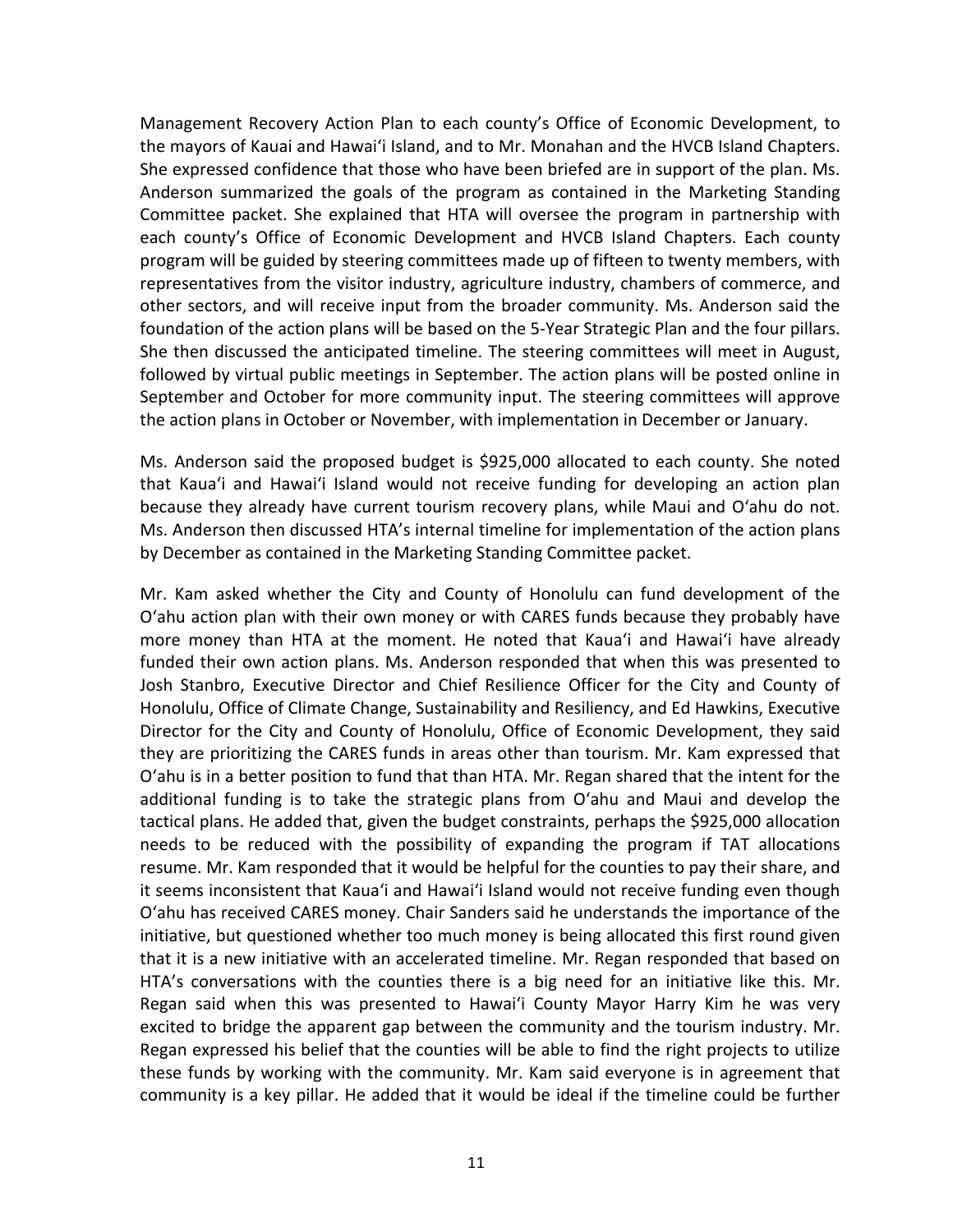accelerated with community engagement and feedback in August, especially given the August 1st re-opening. Mr. Atkins asked when the meeting with Kauaʻi County Mayor Derek Kawakami occurred. Ms. Anderson responded that it was yesterday. Mr. Atkins asked if Mayor Kawakami said he was putting any of the \$28 million of CARES funds into tourism, to which Ms. Anderson responded that they did not discuss that. Mr. Atkins asked about the difference between implementation and on-island support. Ms. Anderson responded that the funding for on-island support is for instances in which programs require ongoing assistance such as an on-island project manager. Mr. Tatum said if the steering committee decides that a prior HTA set program is important to them, money can be allocated for that set program. He added that, under this initiative, funding for the set program would be community-driven and not HTA telling the county which programs are important.

Mr. Rafter asked who makes final decision regarding which programs receive funding. Mr. Tatum responded that the Board needs to decide the process for that, but it would serve no purpose if a committee is brought together and their recommendations are not acted upon. He added that in the end, it is still HTA money. Mr. Tatum noted that the right leaders are in place, but it is a matter of the process. He said this community engagement process needs to be shared with the community so they feel they have a voice and to utilize the counties to help do that.

#### **7. Review of the Plans for Hawaii as a Safe Destination:**

Ms. Herman recognized Mr. Regan to discuss the visitor airport arrival process. He said, when passengers arrive, they have their temperature taken, complete a couple of health screening forms, and have cellphone numbers and lodging reservations verified. The process can take between thirty and forty-five minutes. He noted that passengers can be removed from line for additional health screening if, for example, their temperature is too high or lodging cannot be verified. Once passengers are cleared, they can claim their baggage and continue into 14-day quarantine unless they have pre-test certification. Mr. Regan said HTA has been involved in this process and have been providing resources since March. He noted that the arrival process is multi-layered and brings some level of comfort to visitors and to the community. Mr. Kam asked if the data collection at the airport is still manual. Mr. Regan responded in the affirmative. He discussed the health screening changes to the visitor arrival form and added that the state's goal is to develop a digitized form that is accessible by DOH, the Department of Transportation (DOT), and any other department or agency involved. Mr. Regan said the project is ready to go, but some additional equipment needs to be purchased and training needs to occur. Mr. Kam asked if ESRI will be used for domestic travel arrivals. Mr. Regan responded that if it is successful on the interisland side, the vision is for ESRI to be used for trans-Pacific flights as well.

Chair Fried asked what happens if a passenger arrives without a test or refuses to sign the health forms. Mr. Regan responded that the enforcement process is up to DOH. Mr. Tatum added there will be five weeks to get the message out that travelers need a pre-test to come. He noted that he does not think it feasible for testing to be performed here because